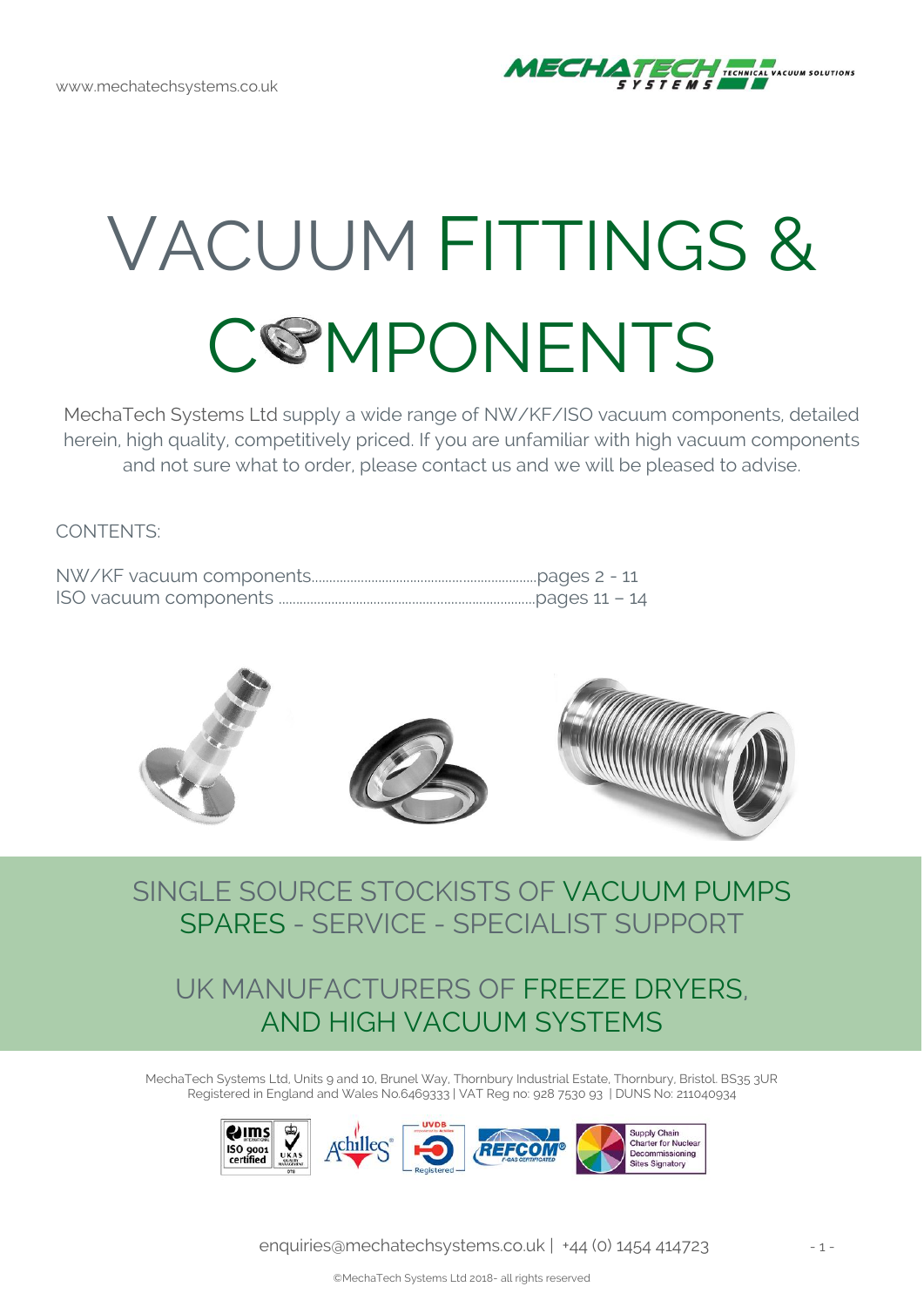size

Reducing T-Piece – Stainless Steel

 $\mathsf{L}_1$ 



part numbers



Ø  $L_{2}$  $L_1$ 

| NW25/16                        | 100    | 27.4 | KS-25-040 |
|--------------------------------|--------|------|-----------|
| NW40/16                        | 130    | 33.5 | KS-40-040 |
| NW40/25                        | 130    | 65   | KS-40-041 |
| NW50/16                        | 140    | 40   | KS-50-040 |
| NW50/25                        | 140    | 65   | KS-50-041 |
| Blank Flange - Aluminium       |        |      |           |
| NW10                           | $30\,$ | 12.2 | KA-10-026 |
| NW16                           | 30     | 17.2 | KA-16-026 |
| <b>NW25</b>                    | 40     | 26.2 | KA-25-026 |
| NW40                           | 55     | 41.2 | KA-40-026 |
| Blank Flange - Stainless Steel |        |      |           |
| NW10                           | $30\,$ | 12.2 | KS-10-026 |
| NW16                           | 30     | 17.2 | KS-16-026 |
| NW25                           | 40     | 26.2 | KS-25-026 |
| NW40                           | 55     | 41.2 | KS-40-026 |
| NW50                           | 75     | 52.2 | KS-50-026 |
| Full Nipple - Aluminium        |        |      |           |
| NW10                           | 60     |      | KA-10-028 |
| NW16                           | 80     |      | KA-16-028 |
| <b>NW25</b>                    | 100    |      | KA-25-028 |
| NW40                           | 130    |      | KA-40-028 |
| Full Nipple - Stainless Steel  |        |      |           |
| NW10                           | 60     |      | KS-10-028 |
| NW16                           | 80     |      | KS-16-028 |
| NW25                           | 100    |      | KS-25-028 |
| NW40                           | 130    |      | KS-40-028 |
| NW50                           | 140    |      | KS-50-028 |
|                                |        |      |           |

 $\mathsf{L}_3$ 

D

 $\mathsf{L}_2$ 

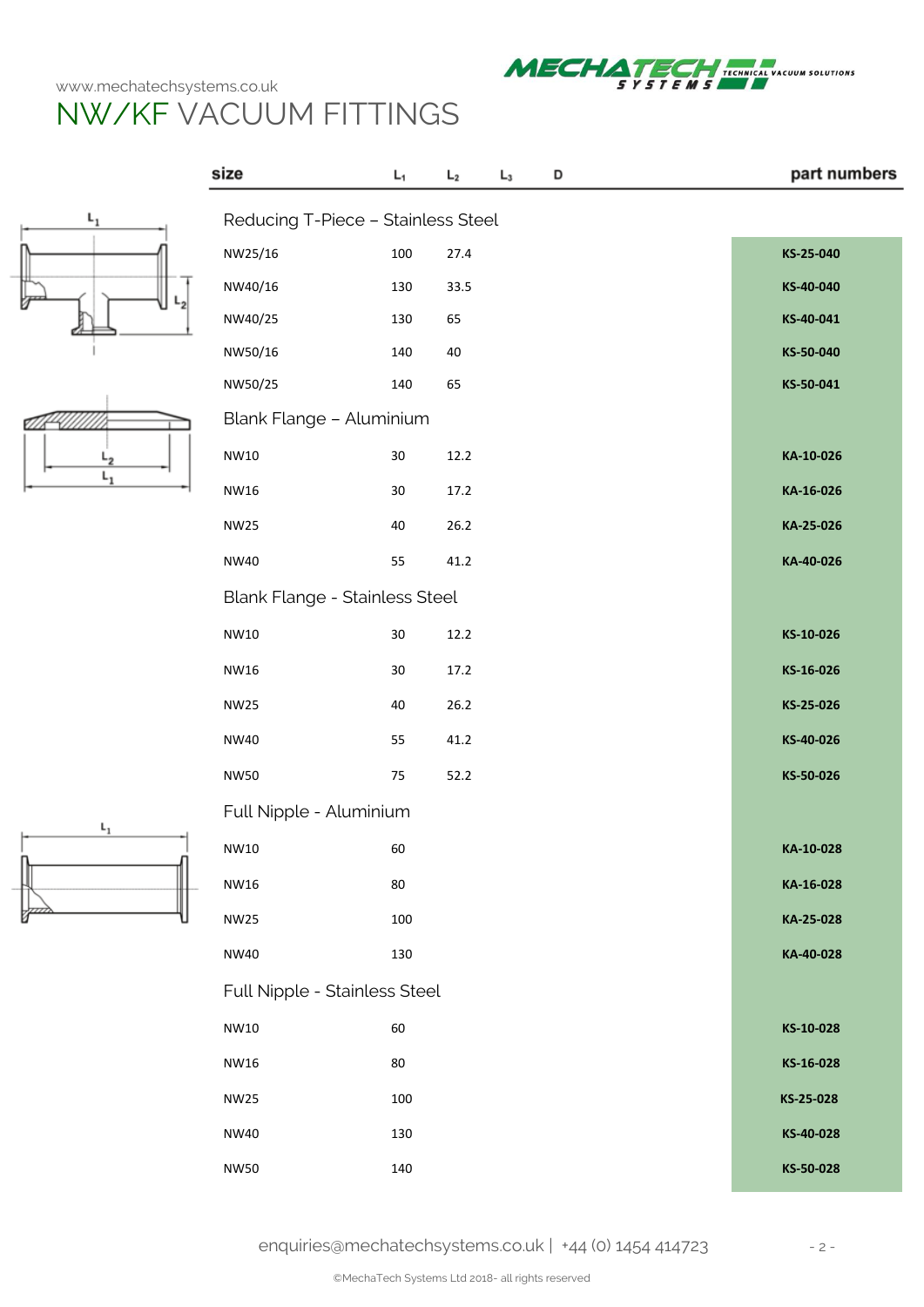

part numbers

# NW/KF VACUUM FITTINGS

size



 $\mathsf{L}_3$ 

For inch tube: D= tube OD

| -2               | Long Flange Weld Stub - Stainless Steel            |          |        |        |                |           |
|------------------|----------------------------------------------------|----------|--------|--------|----------------|-----------|
|                  | NW10                                               | $70\,$   | 15     | $10\,$ |                | KS-10-025 |
| L,               | <b>NW16</b>                                        | $70\,$   | $20\,$ | $16\,$ |                | KS-16-025 |
|                  | <b>NW25</b>                                        | 70       | 28     | 24     |                | KS-25-025 |
|                  | <b>NW40</b>                                        | 70       | 44.5   | 41     |                | KS-40-025 |
| be: D= tube OD   | <b>NW50</b>                                        | 70       | 57     | 51     |                | KS-50-025 |
|                  | For inch tube                                      |          |        |        |                |           |
|                  | NW10                                               | 40       | 12.7   | 9.3    | $\frac{1}{2}$  | KS-10-006 |
|                  | <b>NW16</b>                                        | 40       | 19.1   | 15.7   | $\frac{3}{4}$  | KS-16-007 |
|                  | <b>NW25</b>                                        | 40       | 25.4   | 22     | $\mathbf 1$    | KS-25-008 |
|                  | <b>NW40</b>                                        | 40       | 38.1   | 34.7   | $1\,\%$        | KS-40-009 |
|                  | <b>NW50</b>                                        | 40       | 50.8   | 47.4   | $\overline{2}$ | KS-50-010 |
| $L_{2}$          | Short Flange Weld Stub - Stainless Steel           |          |        |        |                |           |
|                  | NW10                                               | $30\,$   | $15\,$ | $10\,$ |                | KS-10-024 |
| $L_1$            | <b>NW16</b>                                        | 30       | $20\,$ | 16     |                | KS-16-024 |
| $L_3$            | <b>NW25</b>                                        | 30       | 28     | 24     |                | KS-25-024 |
| tube: D= tube OD | <b>NW40</b>                                        | $30\,$   | 44.5   | 41     |                | KS-40-024 |
|                  | <b>NW50</b>                                        | $30\,$   | 57     | 51     |                | KS-50-024 |
|                  | For inch tube                                      |          |        |        |                |           |
|                  | NW10                                               | 12.7     | 12.7   | 9.3    | $\frac{1}{2}$  | KS-10-001 |
|                  | NW16                                               | 12.7     | 19.1   | 15.7   | $\frac{3}{4}$  | KS-16-002 |
|                  | <b>NW25</b>                                        | 12.7     | 25.4   | 22     | $\mathbf 1$    | KS-25-003 |
|                  | <b>NW40</b>                                        | $19.1\,$ | 38.1   | 34.7   | $1\,\%$        | KS-40-004 |
|                  | <b>NW50</b>                                        | 19.1     | 50.8   | 47.4   | $\overline{2}$ | KS-50-005 |
|                  | Weld Socket Flange for Inch Tube - Stainless Steel |          |        |        |                |           |
| $L_1$            | NW16                                               | 15.5     | 12.7   | 12.7   | $\frac{1}{2}$  | KS-16-011 |
|                  | NW16                                               | 22.1     | 12.7   | 19.1   | $\frac{3}{4}$  | KS-16-012 |
|                  | <b>NW25</b>                                        | 28.6     | 12.7   | 25.4   | $\mathbf{1}$   | KS-25-013 |
| tube             | <b>NW40</b>                                        | 44.5     | 12.7   | 38.1   | $1\,\%$        | KS-40-014 |
|                  | <b>NW50</b>                                        | 57.2     | 15.7   | 50.8   | $\mathbf 2$    | KS-50-015 |
|                  |                                                    |          |        |        |                |           |

 $\mathsf{L}_3$ 

 $L<sub>2</sub>$ 

 $L_1$ 

D

[enquiries@mechatechsystems.co.uk](mailto:enquiries@mechatechsystems.co.uk) | +44 (0) 1454 414723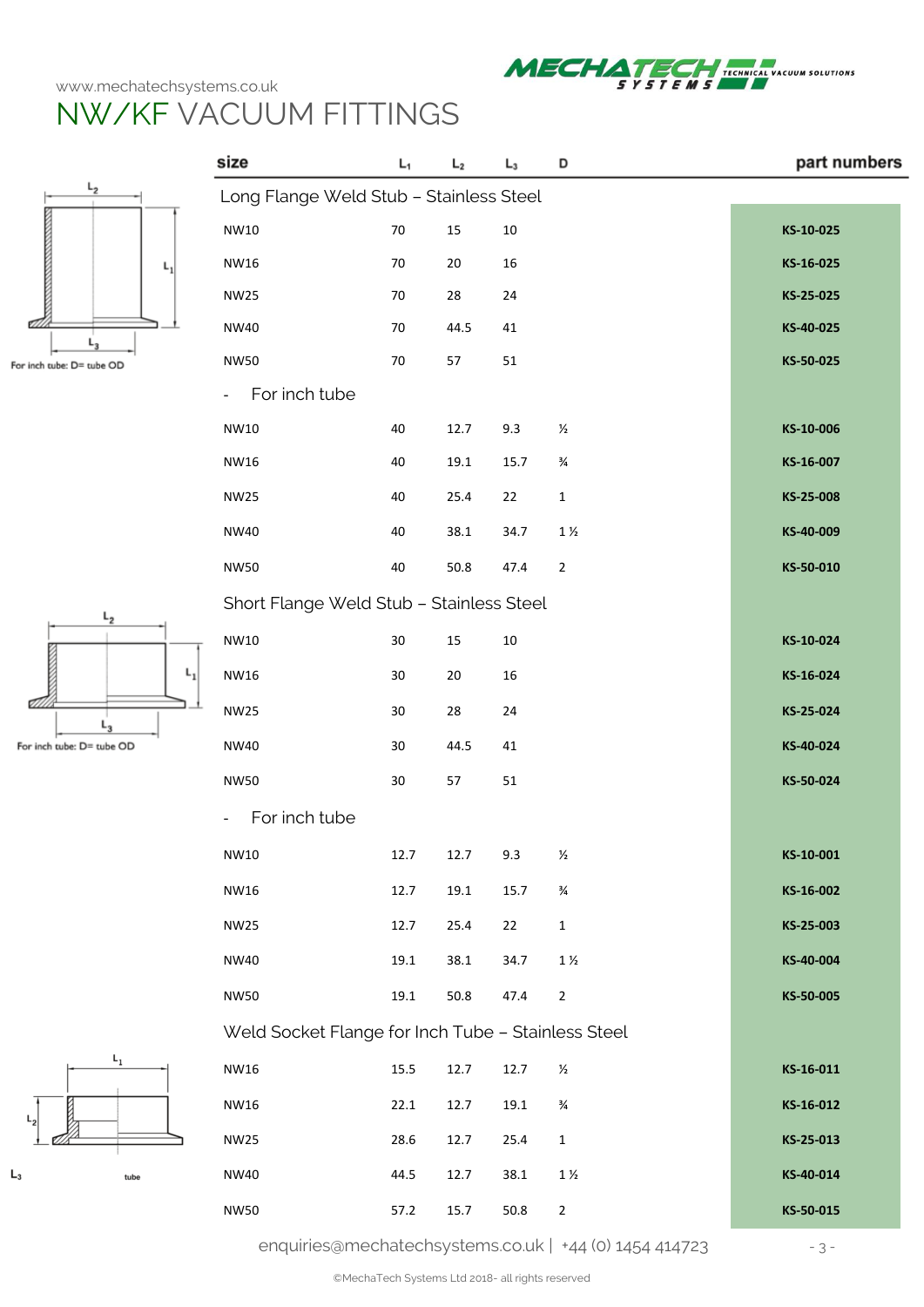

# NW/KF VACUUM FITTINGS

 $\overline{a}$ 









|         | size                             | $L_1$  | L <sub>2</sub> | $L_3$ | D | part numbers |  |
|---------|----------------------------------|--------|----------------|-------|---|--------------|--|
|         | Cross Piece - Aluminium          |        |                |       |   |              |  |
|         | NW10                             | 60     |                |       |   | KA-10-031    |  |
|         | <b>NW16</b>                      | $80\,$ |                |       |   | KA-16-031    |  |
|         | <b>NW25</b>                      | 100    |                |       |   | KA-25-031    |  |
| $L_1$   | <b>NW40</b>                      | 130    |                |       |   | KA-40-031    |  |
|         | <b>Stainless Steel</b>           |        |                |       |   |              |  |
|         | NW10                             | 60     |                |       |   | KS-10-031    |  |
|         | <b>NW16</b>                      | $80\,$ |                |       |   | KS-16-031    |  |
|         | <b>NW25</b>                      | 100    |                |       |   | KS-25-031    |  |
|         | <b>NW40</b>                      | 130    |                |       |   | KS-40-031    |  |
|         | <b>NW50</b>                      | 140    |                |       |   | KS-50-031    |  |
|         | Reducing Cross - Stainless Steel |        |                |       |   |              |  |
|         | NW25/10                          | $70\,$ | $70\,$         |       |   | KS-25-049    |  |
|         | NW25/16                          | 100    | 80             |       |   | KS-25-047    |  |
| ļ       | NW40/16                          | 130    | 80             |       |   | KS-40-047    |  |
|         | NW40/25                          | 130    | 100            |       |   | KS-40-048    |  |
|         | NW50/25                          | 140    | 100            |       |   | KS-50-048    |  |
|         | Reducing Piece - Aluminium       |        |                |       |   |              |  |
|         | NW25/10                          | 10     | 40             |       |   | KA-25-042    |  |
| $L_{2}$ | NW25/16                          | $10\,$ | $40\,$         |       |   | KA-25-043    |  |
|         | NW40/25                          | $24\,$ | $40\,$         |       |   | KA-40-044    |  |
|         | NW40/16                          | $16\,$ | $40\,$         |       |   | KA-40-043    |  |
|         | NW50/16                          | $16\,$ | $40\,$         |       |   | KA-50-043    |  |
|         | NW50/25                          | $24\,$ | $40\,$         |       |   | KA-50-044    |  |
|         | NW50/40                          | $41\,$ | 40             |       |   | KA-50-045    |  |

### Can't see what you need? We also offer bespoke vacuum fittings. Please contact us for details

[enquiries@mechatechsystems.co.uk](mailto:enquiries@mechatechsystems.co.uk) | +44 (0) 1454 414723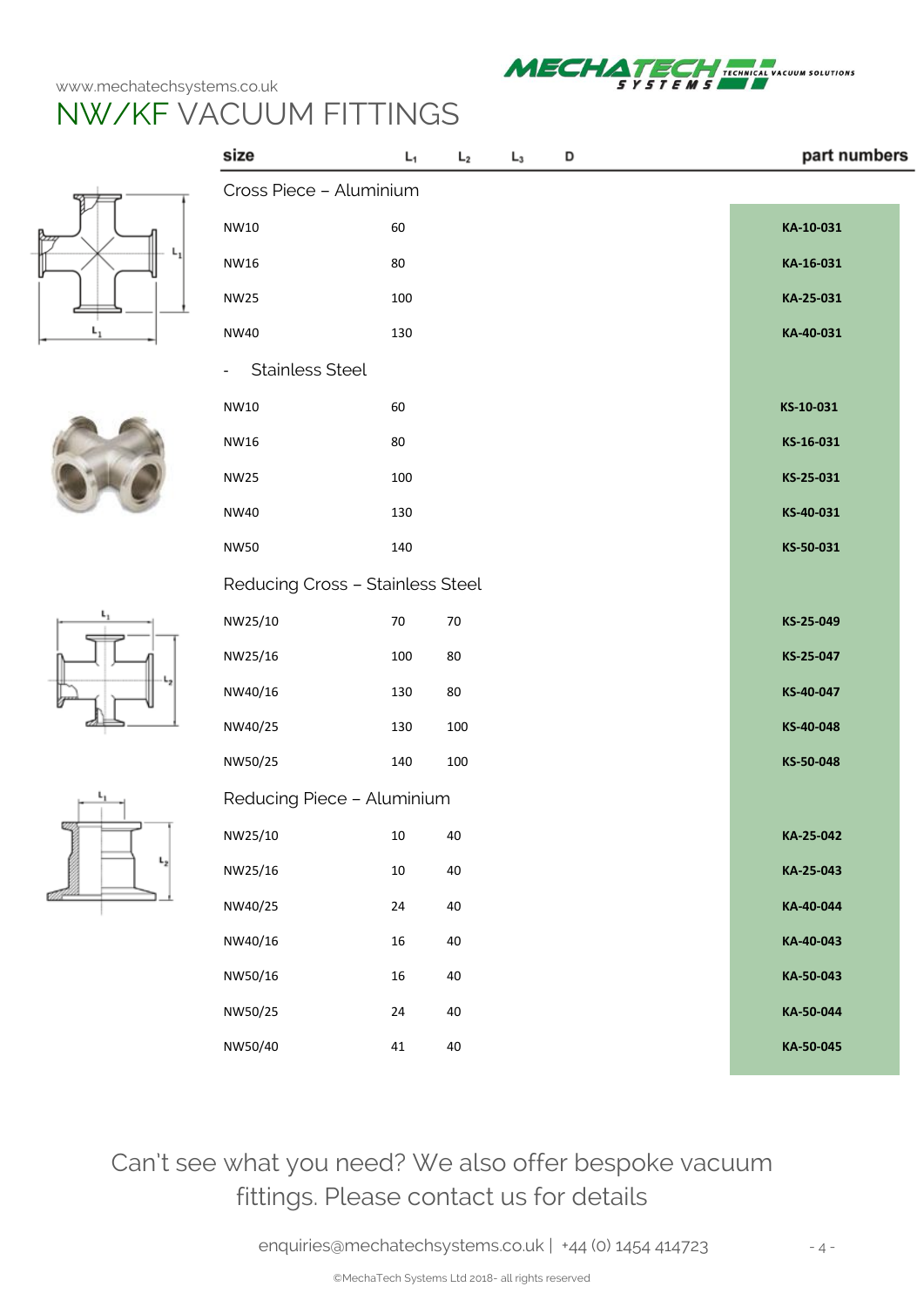size



part numbers



|                | Reducing Piece - Stainless Steel  |        |        |           |  |  |  |  |
|----------------|-----------------------------------|--------|--------|-----------|--|--|--|--|
|                | NW25/10                           | $10\,$ | 40     | KS-25-042 |  |  |  |  |
| $\mathsf{L}_2$ | NW25/16                           | $16\,$ | 40     | KS-25-043 |  |  |  |  |
|                | NW40/25                           | 16     | 40     | KS-40-044 |  |  |  |  |
|                | NW40/16                           | $24\,$ | $40\,$ | KS-40-043 |  |  |  |  |
|                | NW50/16                           | 16     | $40\,$ | KS-50-043 |  |  |  |  |
|                | NW50/25                           | 24     | $40\,$ | KS-50-044 |  |  |  |  |
|                | NW50/40                           | 40     | 40     | KS-50-045 |  |  |  |  |
|                | Elbow 90° - Aluminium             |        |        |           |  |  |  |  |
|                | NW10                              | $30\,$ |        | KA-10-029 |  |  |  |  |
| $L_1$          | NW16                              | 40     |        | KA-16-029 |  |  |  |  |
| $L_1$          | <b>NW25</b>                       | 50     |        | KA-25-029 |  |  |  |  |
|                | <b>NW40</b>                       | 65     |        | KA-40-029 |  |  |  |  |
|                | Stainless steel<br>$\blacksquare$ |        |        |           |  |  |  |  |
|                | NW10                              | 30     |        | KS-10-029 |  |  |  |  |
|                | NW16                              | 40     |        | KS-16-029 |  |  |  |  |
|                | <b>NW25</b>                       | 50     |        | KS-25-029 |  |  |  |  |
|                | <b>NW40</b>                       | 60     |        | KS-40-029 |  |  |  |  |
|                | <b>NW50</b>                       | 80.5   |        | KS-50-029 |  |  |  |  |
|                | T-Piece - Aluminium               |        |        |           |  |  |  |  |
| $L_2$          | NW10                              | 30     | 60     | KA-10-030 |  |  |  |  |
| ւ,             | NW16                              | 40     | $80\,$ | KA-16-030 |  |  |  |  |
|                | <b>NW25</b>                       | 50     | 100    | KA-25-030 |  |  |  |  |
|                | <b>NW40</b>                       | 65     | 130    | KA-40-030 |  |  |  |  |

 $L_3$ 

 $\mathsf{L}_2$ 

 $L_1$ 

D



Make the right connections with MechaTech Systems

[enquiries@mechatechsystems.co.uk](mailto:enquiries@mechatechsystems.co.uk) | +44 (0) 1454 414723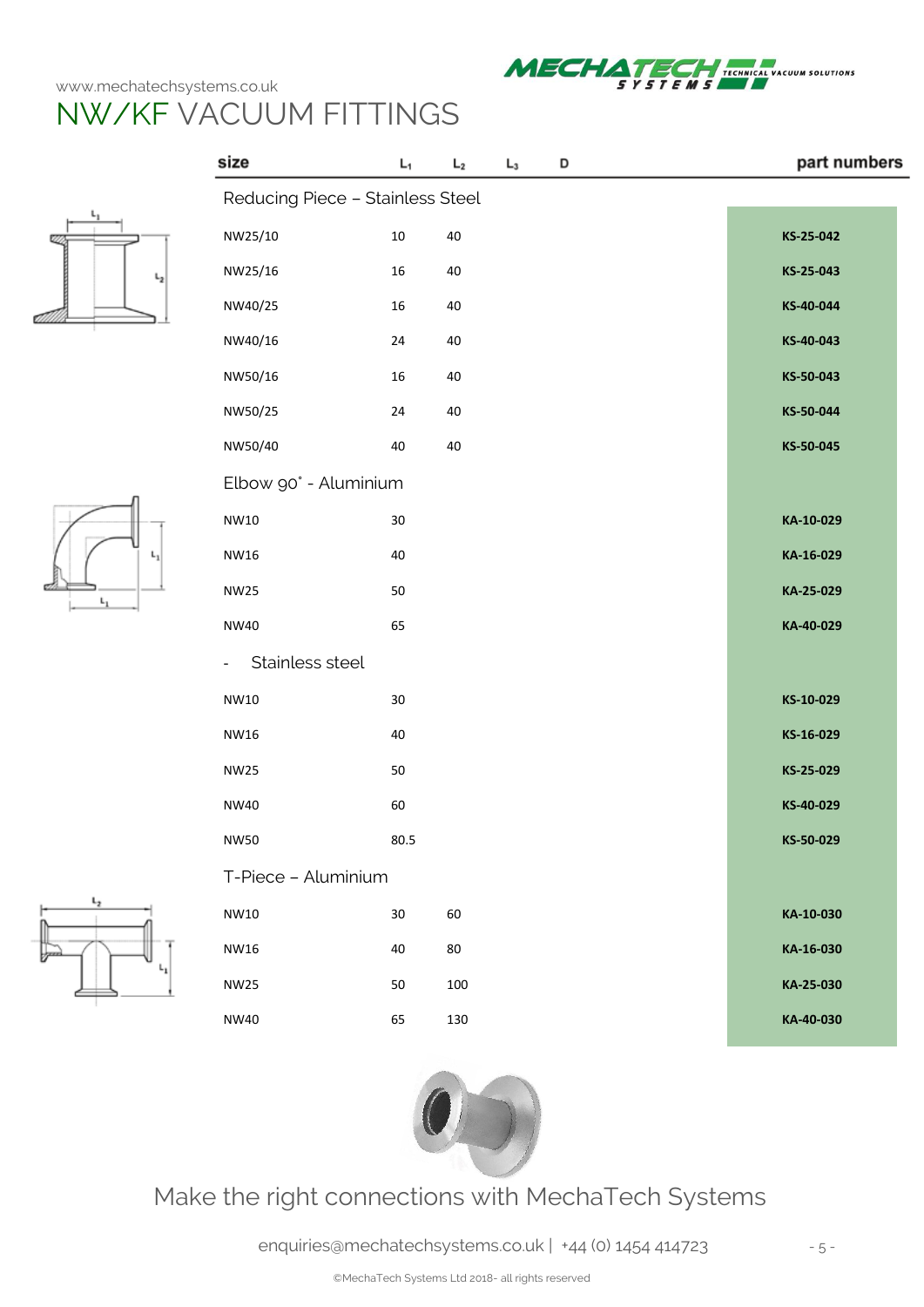$L_1$ 



|                                     | size                                 | $L_1$  | L <sub>2</sub> | $L_3$  | D   | part numbers |
|-------------------------------------|--------------------------------------|--------|----------------|--------|-----|--------------|
|                                     | T-Piece - Stainless Steel            |        |                |        |     |              |
|                                     | NW10                                 | $30\,$ | 60             |        |     | KS-10-030    |
|                                     | NW16                                 | $40\,$ | 80             |        |     | KS-16-030    |
|                                     | <b>NW25</b>                          | 50     | 100            |        |     | KS-25-030    |
|                                     | NW40                                 | 65     | 130            |        |     | KS-40-030    |
|                                     | <b>NW50</b>                          | 70     | 140            |        |     | KS-50-030    |
|                                     | Coupling Body - Brass                |        |                |        |     |              |
|                                     | NW10                                 | $18\,$ | $13\,$         |        |     | C105-11-328  |
| ι,                                  | <b>NW25</b>                          | 32     | 20             |        |     | C105-14-328  |
|                                     | <b>NW40</b>                          | 46     | $18\,$         |        |     | C105-16-628  |
|                                     | Flexible Bellows - stainless steel   |        |                |        |     |              |
| $L_{2}$                             | NW10                                 | 65     | 85             |        |     | KS-10-046    |
| $\mathsf{L}_1$                      | NW16                                 | 65     | 85             |        |     | KS-16-046    |
|                                     | <b>NW25</b>                          | 65     | 85             |        |     | KS-25-046    |
|                                     | <b>NW40</b>                          | 65     | 85             |        |     | KS-40-046    |
|                                     | <b>NW50</b>                          | 80     | 100            |        |     | KS-50-046    |
|                                     | Flexible pipelines - stainless steel |        |                |        |     |              |
|                                     | NW10                                 | 12.2   | 250            | 30     | 100 | KS-10-021    |
|                                     | NW16                                 | 17.2   | 250            | 30     | 100 | KS-16-021    |
|                                     | <b>NW25</b>                          | 26.2   | 250            | 50     | 210 | KS-25-021    |
| L <sub>2</sub>                      | <b>NW40</b>                          | 41.2   | 250            | 80     | 260 | KS-40-021    |
| $L_3$ = minimum bend radius, static | <b>NW50</b>                          | 52.2   | 250            | 100    | 320 | KS-50-021    |
| D = minimum band radius, dynamic    | NW10                                 | 12.2   | 500            | $30\,$ | 100 | KS-10-022    |
|                                     | NW16                                 | 17.2   | 500            | $30\,$ | 130 | KS-06-022    |
|                                     | <b>NW25</b>                          | 26.2   | 500            | $50\,$ | 210 | KS-25-022    |
|                                     | <b>NW40</b>                          | 41.2   | 500            | 80     | 260 | KS-40-022    |
|                                     | <b>NW50</b>                          | 52.2   | 500            | 100    | 320 | KS-50-022    |
|                                     | NW10                                 | 12.2   | 1000           | $30\,$ | 100 | KS-10-023    |
|                                     | NW16                                 | 17.2   | 1000           | $30\,$ | 130 | KS-16-023    |

[enquiries@mechatechsystems.co.uk](mailto:enquiries@mechatechsystems.co.uk) | +44 (0) 1454 414723 - 6 -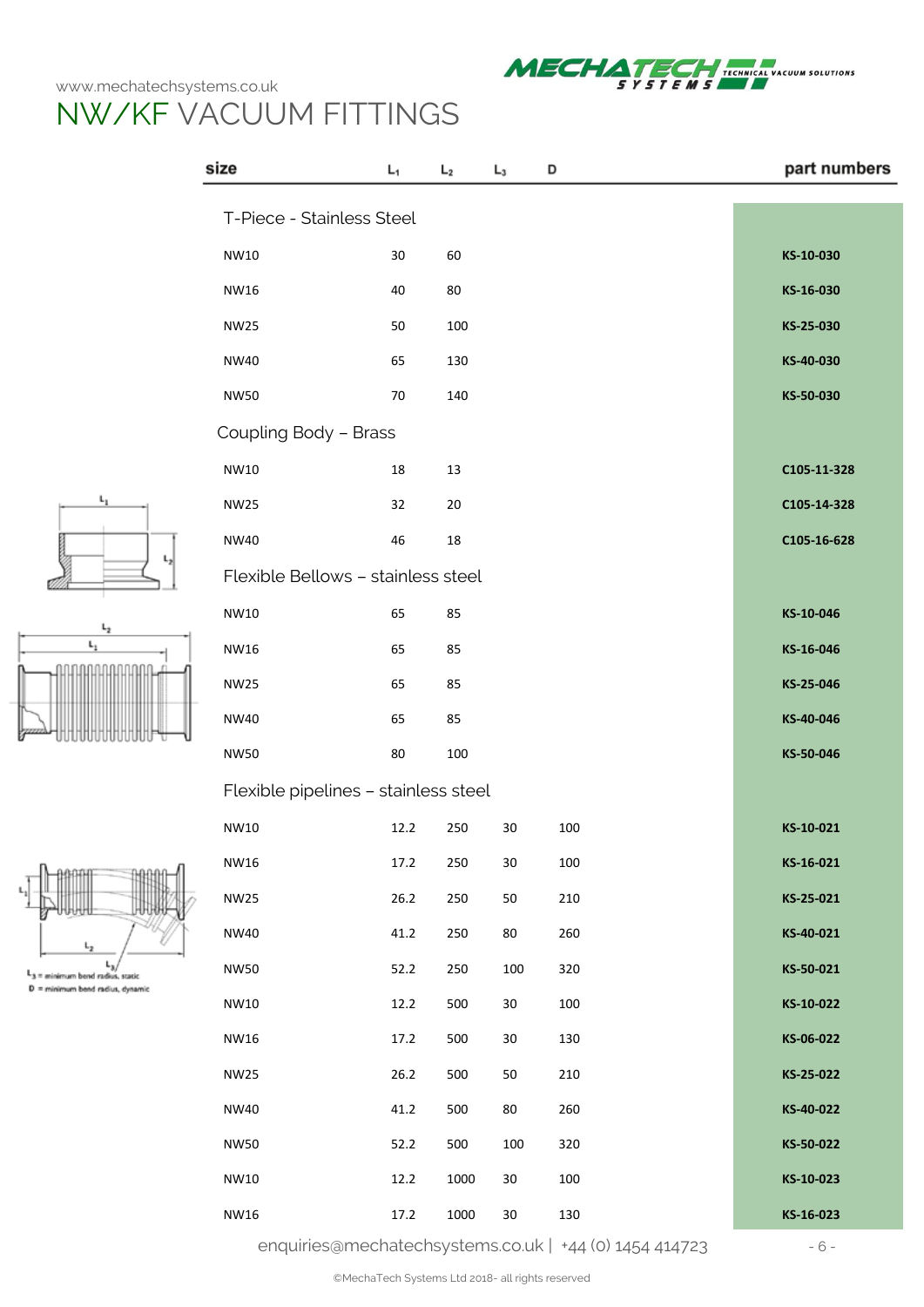

# NW/KF VACUUM FITTINGS

|                        | size                               | $L_1$                                                          | L <sub>2</sub> | $L_3$ | D        | part numbers |  |  |  |  |  |  |
|------------------------|------------------------------------|----------------------------------------------------------------|----------------|-------|----------|--------------|--|--|--|--|--|--|
|                        |                                    |                                                                |                |       |          |              |  |  |  |  |  |  |
|                        |                                    | Flexible pipelines - stainless steel (continued from overleaf) |                |       |          |              |  |  |  |  |  |  |
|                        | <b>NW25</b>                        | 26.2                                                           | 1000           | 50    | 210      | KS-25-023    |  |  |  |  |  |  |
|                        | <b>NW40</b>                        | 41.2                                                           | 1000           | 80    | 260      | KS-40-023    |  |  |  |  |  |  |
|                        | <b>NW50</b>                        | 52.2                                                           | 1000           | 100   | 320      | KS-50-023    |  |  |  |  |  |  |
|                        | Adaptor NW/ISO - stainless steel   |                                                                |                |       |          |              |  |  |  |  |  |  |
|                        | NW25/ISO63                         | 95                                                             | 25             | 50    |          | IS-63-044    |  |  |  |  |  |  |
|                        | $\sqrt{\frac{L_3}{2}}$ NW40/ISO63  | 95                                                             | 40             | 50    |          | IS-63-045    |  |  |  |  |  |  |
|                        | NW40/ISO100                        | 130                                                            | 40             | 50    |          | IS-10-045    |  |  |  |  |  |  |
|                        | NW50/ISO100                        | 130                                                            | 50             | 50    |          | IS-10-055    |  |  |  |  |  |  |
|                        |                                    |                                                                |                |       |          |              |  |  |  |  |  |  |
|                        | Adaptor PVC Hose - Stainless steel |                                                                |                |       |          |              |  |  |  |  |  |  |
| ı,                     | NW10/ 1/2" in hose                 | 12.7                                                           | 32             |       | 12.7     | KS-10-016    |  |  |  |  |  |  |
|                        | NW16/ 1/2 in hose                  | 12.7                                                           | 32             |       | 12.7     | KS-16-016    |  |  |  |  |  |  |
|                        | NW16/ % in hose                    | 19.1                                                           | 32             |       | $19.1\,$ | KS-16-017    |  |  |  |  |  |  |
| hose internal diameter | NW25/1 in hose                     | 25.4                                                           | 38.1           |       | 25.4     | KS-25-018    |  |  |  |  |  |  |
|                        | NW40/1 1/2 in hose                 | 38.1                                                           | 50             |       | 38.1     | KS-40-019    |  |  |  |  |  |  |
|                        | NW50/2 in hose                     | 47.4                                                           | 55             |       | 50.8     | KS-50-020    |  |  |  |  |  |  |
|                        |                                    |                                                                |                |       |          |              |  |  |  |  |  |  |
| L <sub>3</sub>         | Nozzle - Aluminium                 |                                                                |                |       |          |              |  |  |  |  |  |  |
|                        | NW10                               | $\overline{7}$                                                 | 12             | 40    |          | KA-10-032    |  |  |  |  |  |  |
|                        | <b>NW25</b>                        | $\overline{7}$                                                 | 12             | 40    |          | KA-25-032    |  |  |  |  |  |  |
|                        | <b>NW40</b>                        | $\overline{7}$                                                 | 12             | 40    |          | KA-40-032    |  |  |  |  |  |  |
|                        | PVC hose clamp - stainless steel   |                                                                |                |       |          |              |  |  |  |  |  |  |
|                        | NW10/16                            | 25                                                             |                |       |          | KS-10-039    |  |  |  |  |  |  |
|                        | <b>NW25</b>                        | 36                                                             |                |       |          | KS-25-039    |  |  |  |  |  |  |
|                        | <b>NW40</b>                        | 50                                                             |                |       |          | KS-40-039    |  |  |  |  |  |  |
|                        | <b>NW50</b>                        | 60                                                             |                |       |          | KS-50-039    |  |  |  |  |  |  |







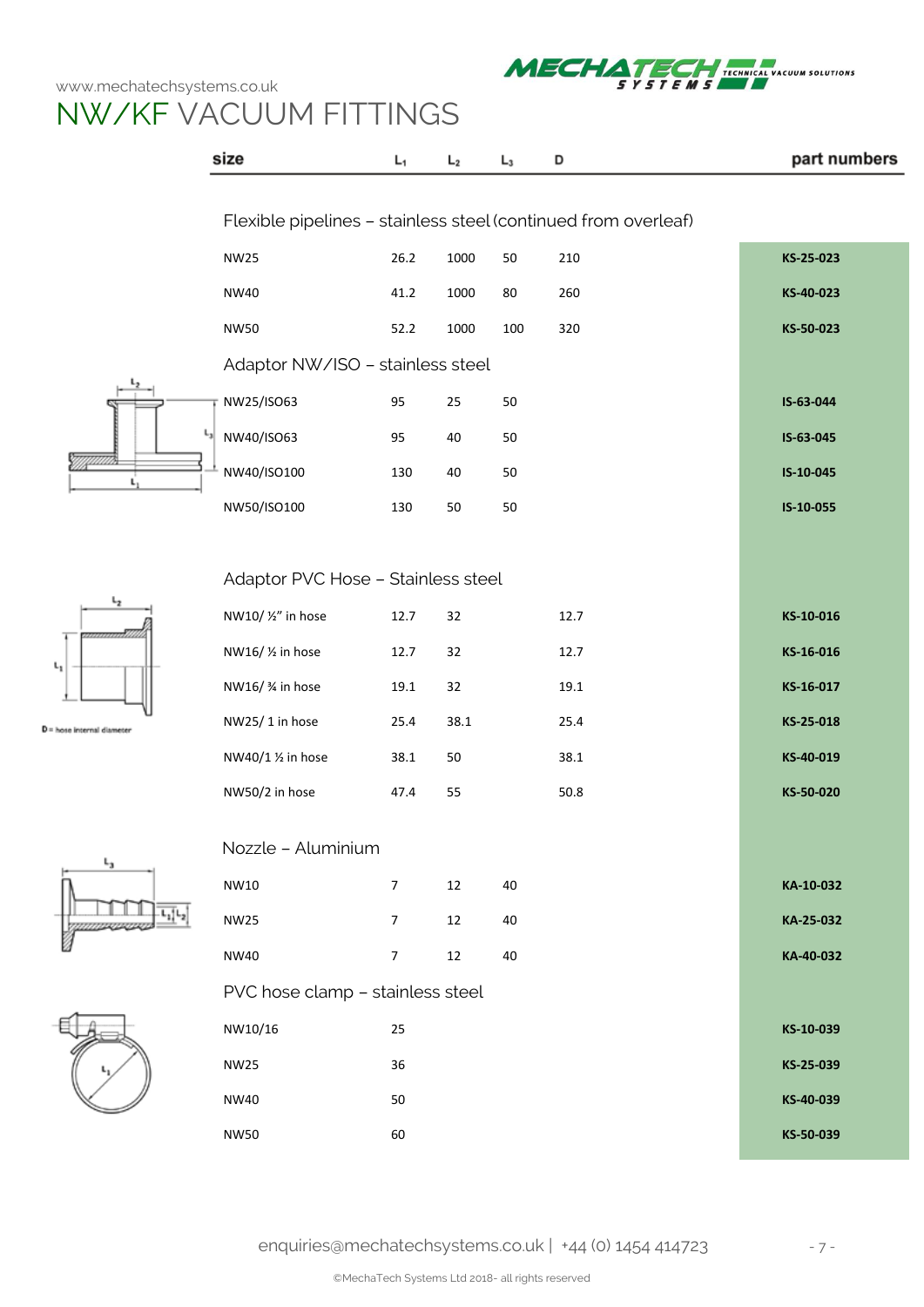

# NW/KF VACUUM FITTINGS

|            | size                                                                  | L,     | L <sub>2</sub> | $L_3$ | D | part numbers |  |  |  |
|------------|-----------------------------------------------------------------------|--------|----------------|-------|---|--------------|--|--|--|
|            | Centering ring with 'O' ring- fluoroelastomer/stainless steel carrier |        |                |       |   |              |  |  |  |
|            | NW10                                                                  | 12     | 3.9            | 8     |   | KS-10-127    |  |  |  |
|            | NW16                                                                  | 17     | 3.9            | 8     |   | KS-16-127    |  |  |  |
|            | <b>NW25</b>                                                           | 26     | 3.9            | 8     |   | KS-25-127    |  |  |  |
|            | <b>NW40</b>                                                           | 41     | 3.9            | 8     |   | KS-40-127    |  |  |  |
|            | <b>NW50</b>                                                           | 52     | 3.9            | 8     |   | KS-50-127    |  |  |  |
|            | Fluoroelastomer/aluminium carrier<br>$\overline{\phantom{a}}$         |        |                |       |   |              |  |  |  |
|            | NW10                                                                  | $12\,$ | 3.9            | 8     |   | KA-10-127    |  |  |  |
|            | NW16                                                                  | 17     | 3.9            | 8     |   | KA-16-127    |  |  |  |
|            | <b>NW25</b>                                                           | 26     | 3.9            | 8     |   | KA-25-127    |  |  |  |
|            | <b>NW40</b>                                                           | 41     | 3.9            | 8     |   | KA-40-127    |  |  |  |
|            | Nitrile/stainless steel carrier                                       |        |                |       |   |              |  |  |  |
|            | NW10                                                                  | 12     | 3.9            | 8     |   | KS-10-227    |  |  |  |
|            | NW16                                                                  | 17     | 3.9            | 8     |   | KS-16-227    |  |  |  |
|            | <b>NW25</b>                                                           | 26     | 3.9            | 8     |   | KS-25-227    |  |  |  |
|            | NW40                                                                  | 41     | 3.9            | 8     |   | KS-40-227    |  |  |  |
|            | <b>NW50</b>                                                           | 52     | 3.9            | 8     |   | KS-50-227    |  |  |  |
|            | Nitrile/ aluminium steel carrier<br>$\frac{1}{2}$                     |        |                |       |   |              |  |  |  |
|            | NW10                                                                  | 12     | 3.9            | 8     |   | KA-10-227    |  |  |  |
|            | NW16                                                                  | 17     | 3.9            | 8     |   | KA-16-227    |  |  |  |
|            | <b>NW25</b>                                                           | 26     | 3.9            | 8     |   | KA-25-227    |  |  |  |
|            | <b>NW40</b>                                                           | 41     | 3.9            | 8     |   | KA-40-227    |  |  |  |
|            | Centering Ring with Screen- fluoroelastomer/stainless steel           |        |                |       |   |              |  |  |  |
|            | NW16                                                                  | $16\,$ | 3.9            | 8     |   | KS-16-133    |  |  |  |
| ********** | <b>NW25</b>                                                           | 25     | 3.9            | 8     |   | KS-25-133    |  |  |  |
|            | NW40                                                                  | 40     | 3.9            | 8     |   | KS-40-133    |  |  |  |
|            | <b>NW50</b>                                                           | $50\,$ | 3.9            | 8     |   | KS-50-133    |  |  |  |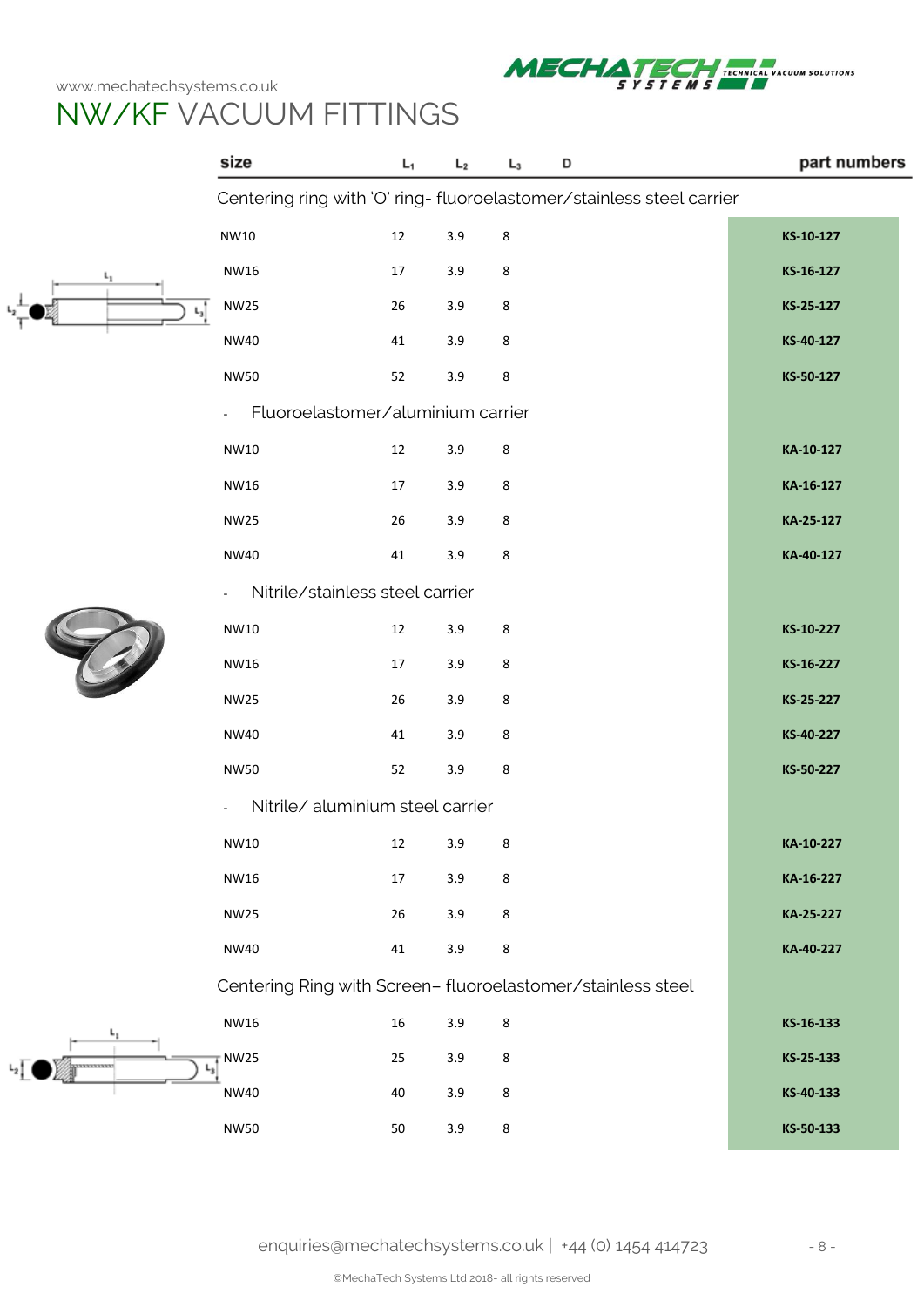

# NW/KF VACUUM FITTINGS

|                         | size                                                            | L <sub>1</sub> | L <sub>2</sub> | $L_3$ | D | part numbers |
|-------------------------|-----------------------------------------------------------------|----------------|----------------|-------|---|--------------|
|                         | Co-Seal - Nitrile/aluminium carrier                             |                |                |       |   |              |
| $\mathsf{L}_1$          | NW10/16                                                         | 36             | $\overline{7}$ |       |   | B271-58-480  |
|                         | NW20/25                                                         | 42             | 7              |       |   | B271-58-490  |
|                         | NW32/40                                                         | 57             | $\overline{7}$ |       |   | B271-58-500  |
|                         | Fluoroelastomer/aluminium carrier                               |                |                |       |   |              |
|                         | NW10/16                                                         | 32             | 7              |       |   | B271-58-481  |
|                         | NW20/25                                                         | 42             | 7              |       |   | B271-58-491  |
|                         | NW32/40                                                         | 57             | $\overline{7}$ |       |   | B271-58-501  |
|                         | Metal seals - Aluminium                                         |                |                |       |   |              |
| $L_1$<br>$\mathsf{L}_2$ | NW10/16                                                         | 32             | 7              |       |   | C271-59-004  |
|                         | NW20/25                                                         | 42             | 7              |       |   | C271-59-005  |
|                         | NW32/40                                                         | 57             | 7              |       |   | C271-59-006  |
|                         | <b>NW50</b>                                                     | 77             | $\overline{7}$ |       |   | C271-59-007  |
| ⊾                       | Adapting Centering Ring with 'O' Ring - Nitrile                 |                |                |       |   |              |
|                         | NW10/16 stainless steel                                         | 10             | 8              |       |   | KS-10-234    |
|                         | Fluoroelastomer                                                 |                |                |       |   |              |
|                         | NW10/16 stainless steel                                         | $10\,$         | 8              |       |   | KS-10-134    |
|                         | NW Trapped 'O' Ring - Fluoroelastomer/stainless steel/aluminium |                |                |       |   |              |
| $L_{2}$                 | NW10/16                                                         | 32.5           | $\overline{7}$ |       |   | KA-10-138    |
|                         | <b>NW25</b>                                                     | 42.5           | $\overline{7}$ |       |   | KA-25-138    |
| $\mathsf{L}_1$          | <b>NW40</b>                                                     | 57.5           | $\overline{7}$ |       |   | KA-40-138    |
|                         | <b>NW50</b>                                                     | 77.5           | $\overline{7}$ |       |   | KA-50-138    |
|                         |                                                                 |                |                |       |   |              |



### Make the right connections with MechaTech Systems

[enquiries@mechatechsystems.co.uk](mailto:enquiries@mechatechsystems.co.uk) | +44 (0) 1454 414723 - 9 -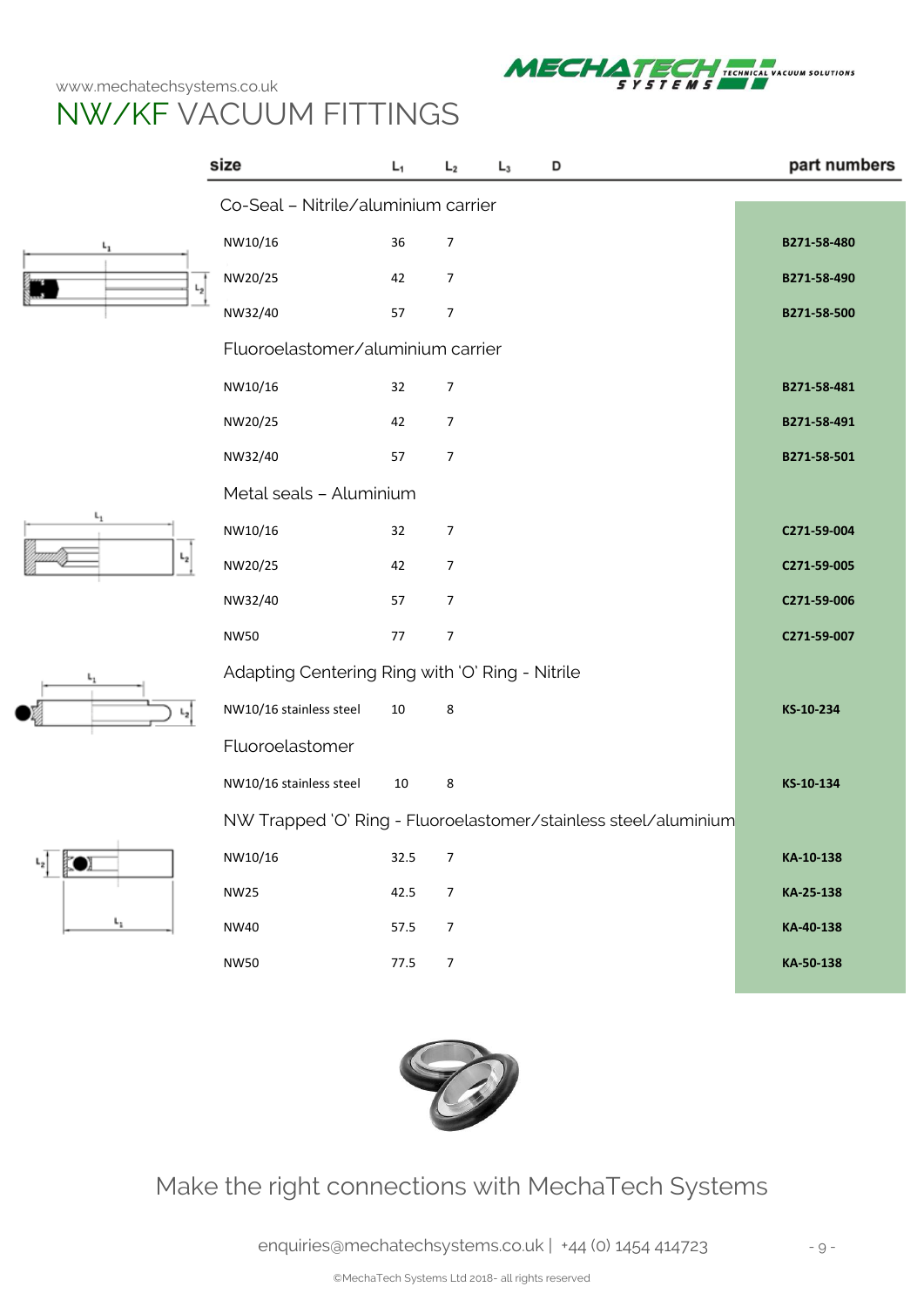







| size                                 | L <sub>1</sub> | $L_2$ | $L_3$ | D |  | part numbers |
|--------------------------------------|----------------|-------|-------|---|--|--------------|
| Clamping ring - stainless steel      |                |       |       |   |  |              |
| NW10/16                              | 44             | 46    |       |   |  | C105-12-401  |
| NW20/25                              | 60             | 60    |       |   |  | C105-14-401  |
| NW32/40                              | 73             | 75    |       |   |  | C105-16-401  |
| <b>NW50</b>                          | 90             | 96    |       |   |  | C105-17-401  |
| Hinged Clamp- Aluminium              |                |       |       |   |  |              |
| NW10/16                              | 68             | 40    |       |   |  | C105-12-402  |
| NW20/25                              | 80             | 50    |       |   |  | C105-14-402  |
| NW32/40                              | 95             | 66    |       |   |  | C105-16-402  |
| Swing Clamp- Aluminium               |                |       |       |   |  |              |
| NW10/16                              | 62             | 40    |       |   |  | KA-10-036    |
| NW20/25                              | 75             | 50    |       |   |  | KA-25-036    |
| NW32/40                              | 90             | 66    |       |   |  | KA-40-036    |
| <b>NW50</b>                          | 120            | 86    |       |   |  | KA-50-036    |
| Clamp (Metal Seals)- Stainless steel |                |       |       |   |  |              |
| NW10/16                              | 54             | 22    |       |   |  | KS-10-037    |
| NW20/25                              | 64             | 32    |       |   |  | KS-25-037    |
| NW32/40                              | 82             | 47    |       |   |  | KS-40-037    |
| <b>NW50</b>                          | 112            | 62    |       |   |  | KS-50-037    |

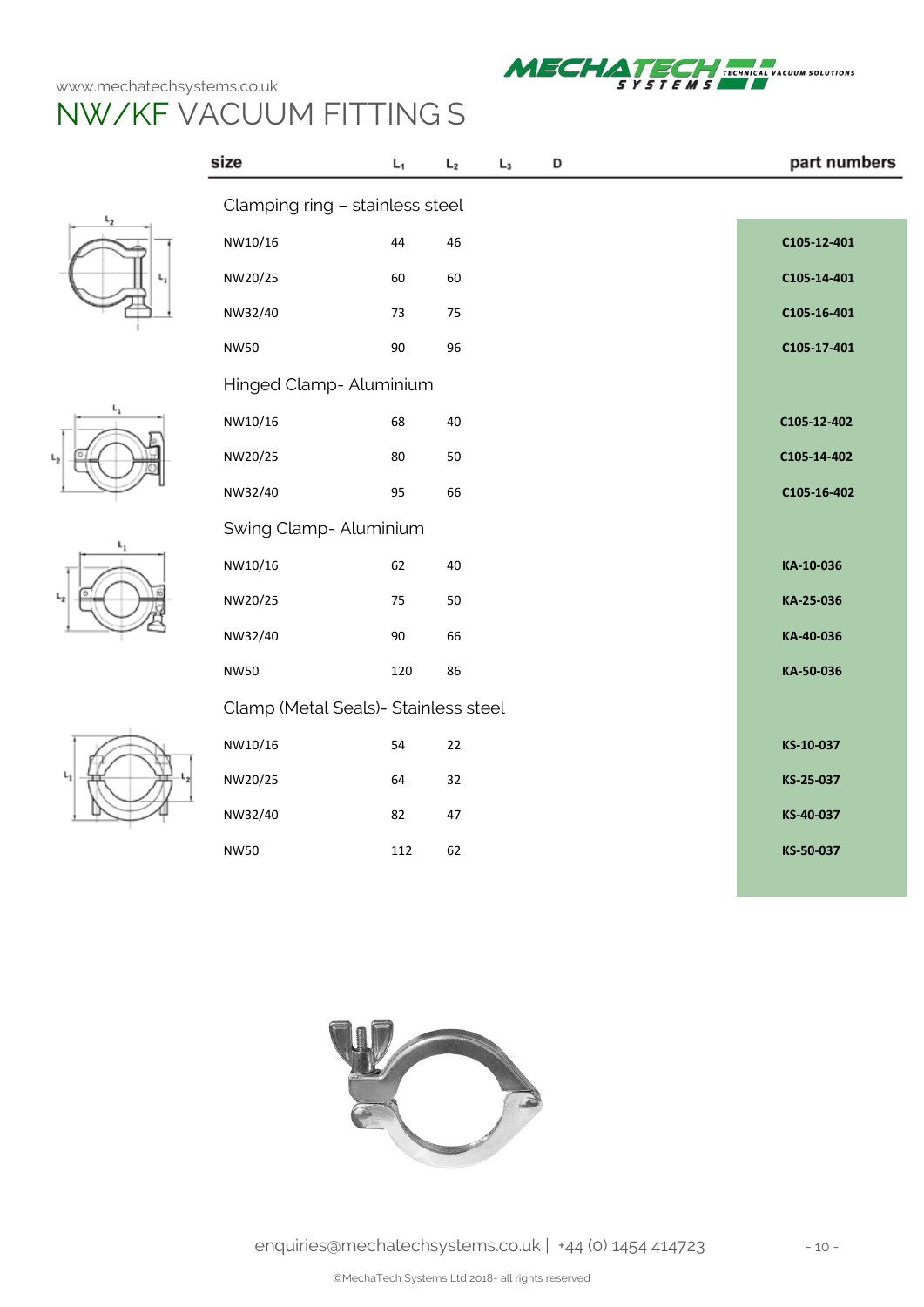$L_2$ 



|                             | size                                      | $L_1$ | L <sub>2</sub> | $L_3$ | D   | part numbers |
|-----------------------------|-------------------------------------------|-------|----------------|-------|-----|--------------|
| ι,                          | ISO/ISO Adapting Piece- Stainless steel   |       |                |       |     |              |
|                             | ISO100/ISO63                              | 95    | $70\,$         | 50    | 130 | IS-10-058    |
| mm<br>$\mathfrak{c}_2$<br>D | ISO160/ISO63                              | 95    | 70             | 50    | 180 | IS-16-058    |
|                             | ISO160/ISO100                             | 130   | 102            | 50    | 180 | OS-16-059    |
|                             |                                           |       |                |       |     |              |
| $L_{2}$                     | T-Piece- Stainless steel                  |       |                |       |     |              |
|                             | <b>ISO63</b>                              | 88    | 176            |       |     | IS-63-030    |
| ł<br>L.                     | ISO100                                    | 108   | 216            |       |     | IS-10-030    |
|                             | IS160                                     | 138   | 276            |       |     | IS-16-030    |
|                             |                                           |       |                |       |     |              |
| ι,                          |                                           |       |                |       |     |              |
|                             | Cross Piece- Stainless Steel              |       |                |       |     |              |
|                             | IS063                                     | 88    | 176            |       |     | IS-63-031    |
|                             | ISO100                                    | 108   | 216            |       |     | IS-10-031    |
|                             | ISO160                                    | 138   | 276            |       |     | IS-16-031    |
|                             | ISO To NW Reducing Cross- Stainless Steel |       |                |       |     |              |
|                             | ISO63/NW16                                | 95    | 102            | 58    |     | IS-63-047    |
|                             | IS063/NW25                                | 95    | 102            | 79    |     | IS-63-048    |
|                             | ISO63/NW40                                | 95    | 102            | 76    |     | IS-63-056    |
| ι,                          | ISO100-NW25                               | 130   | 130            | 98    |     | IS-10-048    |
|                             | ISO100-NW40                               | 130   | 130            | 95    |     | IS-10-056    |
|                             | ISO160-NW40                               | 180   | 160            | 121   |     | IS-16-056    |
|                             | ISO160/NW50                               | 180   | 160            | 136   |     | IS-16-057    |

Make the right connections with MechaTech Systems

[enquiries@mechatechsystems.co.uk](mailto:enquiries@mechatechsystems.co.uk) | +44 (0) 1454 414723 - 11 -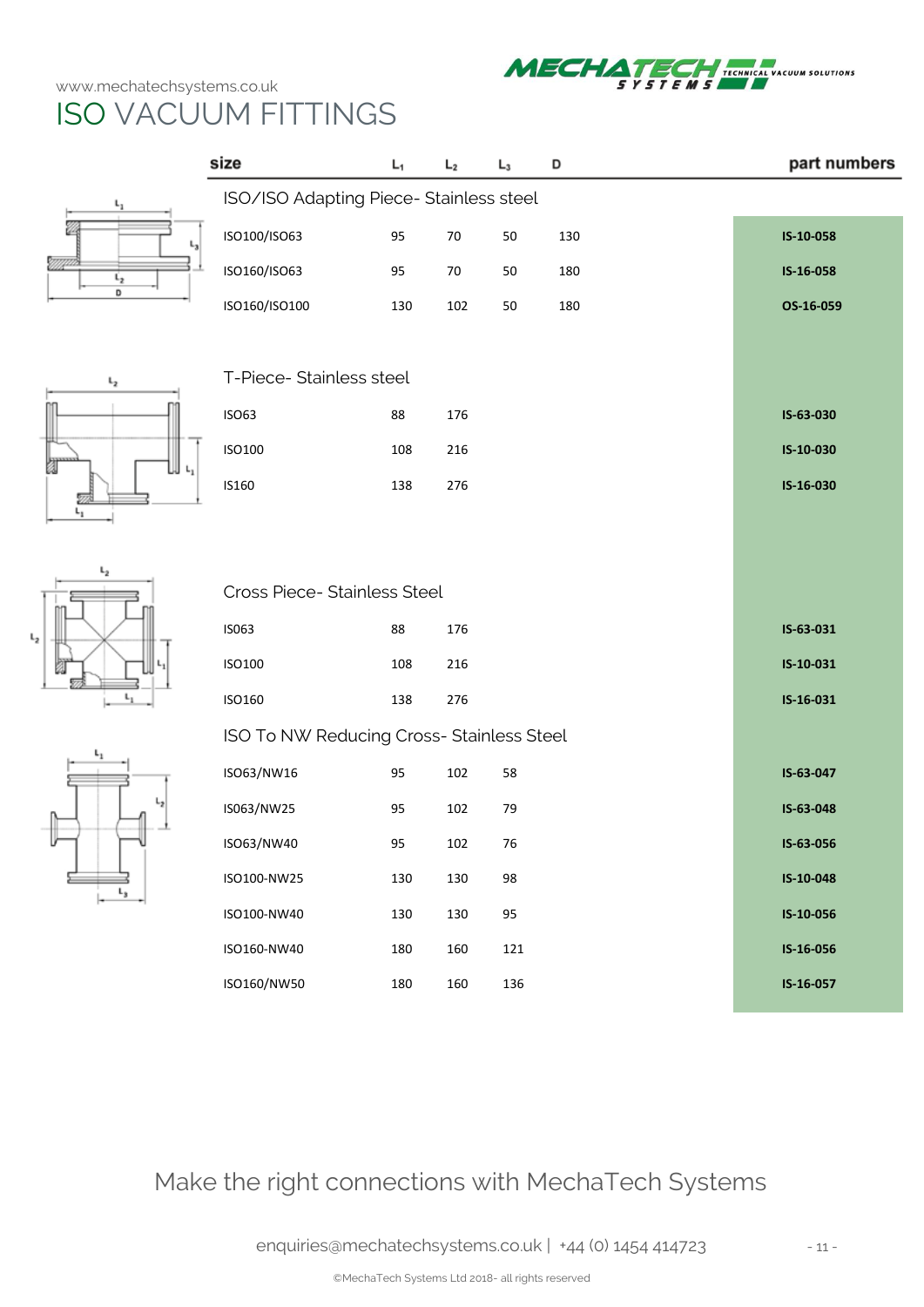

|                     | size                              | $L_1$                                                      | L <sub>2</sub> | $L_3$   | D |  | part numbers |  |  |  |
|---------------------|-----------------------------------|------------------------------------------------------------|----------------|---------|---|--|--------------|--|--|--|
| L <sub>2</sub>      |                                   | Blanking Flange For Use With Collar Flange-Stainless Steel |                |         |   |  |              |  |  |  |
| $L_1$               | <b>ISO63</b>                      | 12                                                         | 95             |         |   |  | IS-63-026    |  |  |  |
|                     | <b>ISO100</b>                     | 12                                                         | 130            |         |   |  | IS-10-026    |  |  |  |
|                     | <b>ISO160</b>                     | 12                                                         | 180            |         |   |  | IS-16-026    |  |  |  |
|                     |                                   |                                                            |                |         |   |  |              |  |  |  |
|                     |                                   | ISO Bored Flange- Stainless Steel                          |                |         |   |  |              |  |  |  |
|                     | <b>ISO63</b>                      | 60.2                                                       | 63.5           | $5.5\,$ |   |  | IS-63-061    |  |  |  |
|                     | ISO100                            | 98.3                                                       | 102            | 5.5     |   |  | IS-10-061    |  |  |  |
|                     | ISO160                            | 148                                                        | 152            | 5.5     |   |  | IS-16-061    |  |  |  |
| $\mathsf{L}_1$      |                                   |                                                            |                |         |   |  |              |  |  |  |
|                     | Collar Weld Stub- Stainless Steel |                                                            |                |         |   |  |              |  |  |  |
|                     | <b>ISO63</b>                      | 95                                                         | 76             | 100     |   |  | IS-63-025    |  |  |  |
| ι,                  | ISO100                            | 130                                                        | 108            | 100     |   |  | IS-10-025    |  |  |  |
| $L_{2}$             | ISO160                            | 180                                                        | 159            | 100     |   |  | IS-16-025    |  |  |  |
|                     |                                   |                                                            |                |         |   |  |              |  |  |  |
|                     | Nipple- Stainless Steel           |                                                            |                |         |   |  |              |  |  |  |
|                     | <b>ISO63</b>                      | 176                                                        |                |         |   |  | IS-63-028    |  |  |  |
|                     | <b>ISO100</b>                     | 216                                                        |                |         |   |  | IS-10-028    |  |  |  |
| $\mathsf{L}_1$<br>r | ISO160                            | 276                                                        |                |         |   |  | IS-16-028    |  |  |  |
|                     |                                   |                                                            |                |         |   |  |              |  |  |  |
|                     |                                   |                                                            |                |         |   |  |              |  |  |  |
|                     | Elbow 90°- Stainless Steel        |                                                            |                |         |   |  |              |  |  |  |
|                     | <b>ISO63</b>                      | 88                                                         |                |         |   |  | IS-63-029    |  |  |  |
| ι,                  | <b>ISO100</b>                     | 108                                                        |                |         |   |  | IS-10-029    |  |  |  |
|                     | ISO160*                           | 138                                                        |                |         |   |  | IS-16-029    |  |  |  |
|                     |                                   |                                                            |                |         |   |  |              |  |  |  |

 $\displaystyle{{}^{\star}}$  Shown dotted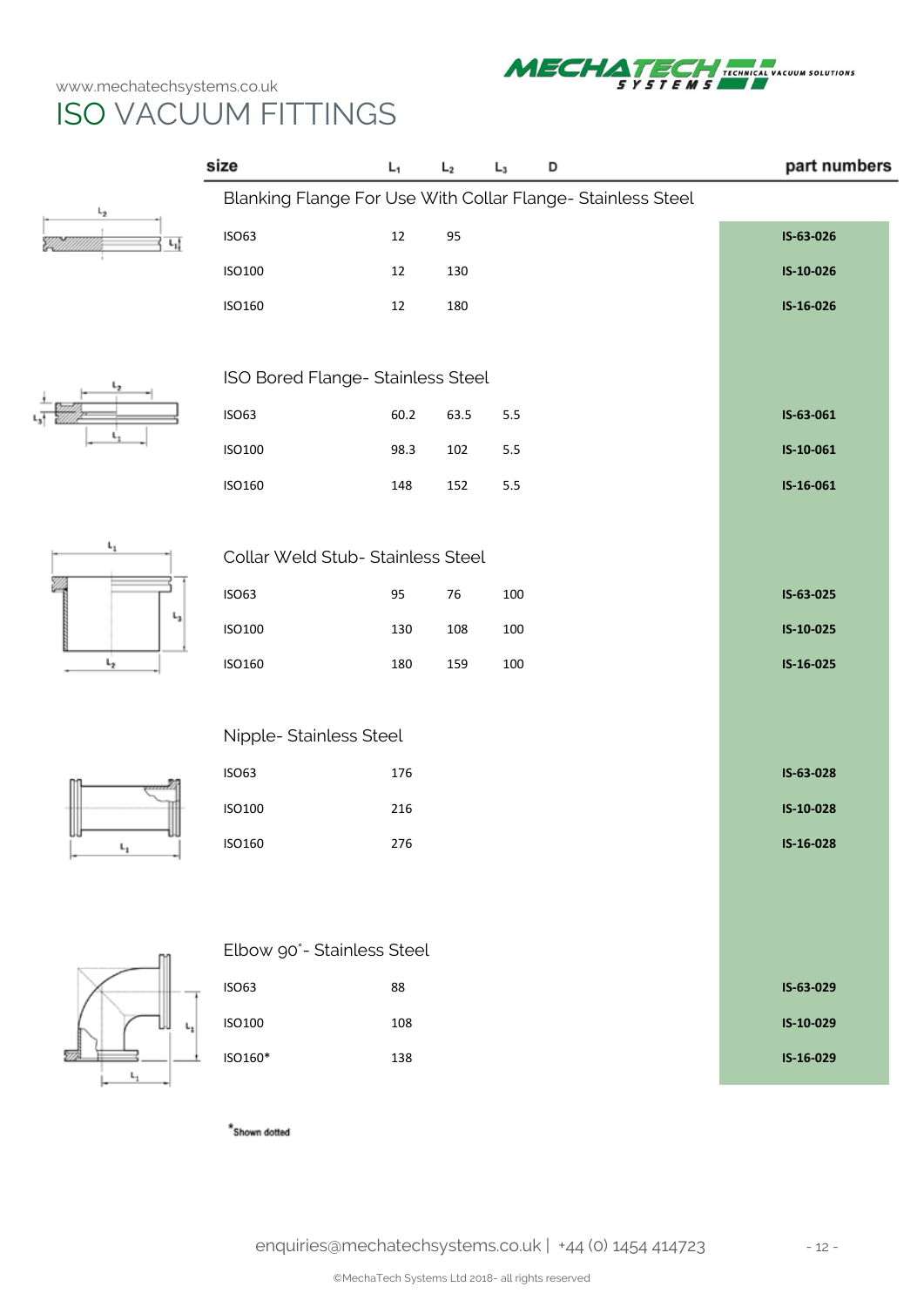

L,









| size                                                  | L <sub>1</sub> | L <sub>2</sub> | $L_3$ | D | part numbers |
|-------------------------------------------------------|----------------|----------------|-------|---|--------------|
| Flexible Elbows- Stainless Steel AISI 316L DIN 1.4404 |                |                |       |   |              |
|                                                       |                |                |       |   |              |
| <b>ISO63</b>                                          | 130            | 150            |       |   | IS-63-046    |
| <b>ISO100</b>                                         | 130            | 150            |       |   | IS-10-046    |
| <b>ISO160</b>                                         | 130            | 150            |       |   | IS-16-046    |
|                                                       |                |                |       |   |              |
| Flexible Pipelines- Stainless Steel                   |                |                |       |   |              |
| <b>ISO63</b>                                          | 250            | 140            |       |   | IS-63-021    |
| ISO100                                                | 250            | 200            |       |   | IS-10-021    |
| <b>ISO63</b>                                          | 500            | 140            |       |   | IS-63-022    |
| <b>ISO100</b>                                         | 500            | 200            |       |   | IS-10-022    |
| <b>ISO63</b>                                          | 1000           | 140            |       |   | IS-63-023    |
| ISO100                                                | 1000           | 200            |       |   | IS-10-023    |
| Trapped O-ring- Stainless Steel-Aluminium outer       |                |                |       |   |              |
| IS063                                                 | 95             | $70\,$         | 8     |   | IS-63-238    |
| ISO100                                                | 128            | 102            | 8     |   | IS-10-238    |
| <b>ISO160</b>                                         | 179            | 153            | 8     |   | IS-16-238    |
| *Fluoroelastomer                                      |                |                |       |   |              |
| <b>ISO63</b>                                          | 95             | 70             | 8     |   | $IS-63-138$  |
| <b>ISO100</b>                                         | 128            | 102            | 8     |   | IS-10-138    |
| <b>ISO160</b>                                         | 179            | 153            | 8     |   | IS-16-138    |
| Claw Clamps-Aluminium                                 |                |                |       |   |              |
| ISO63/ISO100                                          |                |                |       |   | IA-63-054    |
| ISO160/ISO250                                         |                |                |       |   | IA-16-054    |
|                                                       |                |                |       |   |              |

Number required:ISO63 – 4, ISO109 – 6, ISO160 -8, ISO250 – 10

[enquiries@mechatechsystems.co.uk](mailto:enquiries@mechatechsystems.co.uk) | +44 (0) 1454 414723 - 13 -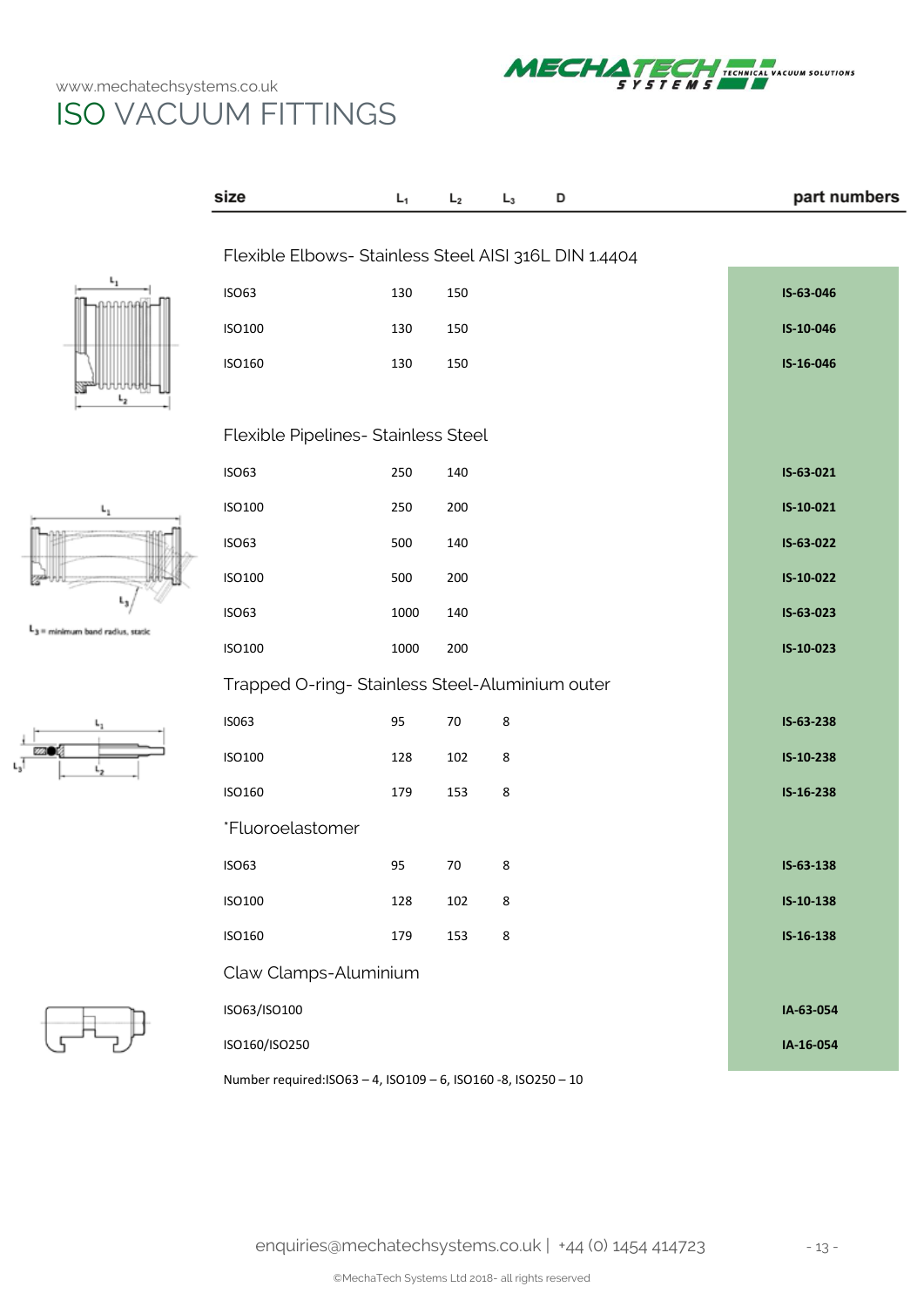

|                                                       | size                                                                               | L <sub>1</sub> | L <sub>2</sub> | $L_3$  | D  |   | part numbers |
|-------------------------------------------------------|------------------------------------------------------------------------------------|----------------|----------------|--------|----|---|--------------|
|                                                       | Trapped 'O' Ring - Aluminium centering ring, aluminium outer ring, fluoroelastomer |                |                |        |    |   |              |
| ъ,<br><b>660 M</b>                                    | <b>ISO63</b>                                                                       | 95             | 70             | 8      |    |   | IA-63-138    |
|                                                       | <b>ISO100</b>                                                                      | 128            | 102            | 8      |    |   | IA-10-138    |
|                                                       | <b>ISO160</b>                                                                      | 179            | 153            | 8      |    |   | IA-16-138    |
|                                                       | Centering Ring With 'O' Ring- Stainless Steel                                      |                |                |        |    |   |              |
|                                                       | Nitrile                                                                            |                |                |        |    |   |              |
|                                                       | <b>ISO63</b>                                                                       | $70\,$         | 5.3            | 8      |    |   | IS-63-227    |
|                                                       | ISO100                                                                             | 102            | 5.3            | 8      |    |   | IS-10-227    |
|                                                       | ISO160                                                                             | 153            | 6.99           | 8      |    |   | IS-16-227    |
|                                                       | Fluoroelastomer                                                                    |                |                |        |    |   |              |
|                                                       | <b>ISO63</b>                                                                       | $70\,$         | 5.3            | 8      |    |   | IS-63-127    |
|                                                       | IS0100                                                                             | 102            | 5.3            | 8      |    |   | IS-10-127    |
|                                                       | ISO160                                                                             | 153            | 6.99           | 8      |    |   | $IS-16-127$  |
| ι,<br>$D = \emptyset$ , n<br>ι,<br>n= number of holes | Rotatable Flange with Fitting Kit - Mild steel nickel plated                       |                |                |        |    |   |              |
|                                                       | $\sqrt[n-1]{\frac{1}{\left \mathbf{L}_3\right }}$ ISO63                            | 130            | 110            | $12\,$ | 9  | 4 | IN-63-060    |
|                                                       | ISO100                                                                             | 165            | 145            | 12     | 9  | 8 | IN-10-060    |
|                                                       | ISO160                                                                             | 225            | 200            | 16     | 11 | 8 | IN-16-060    |



Can't see what you need? We also offer bespoke vacuum fittings. Please contact us for details

[enquiries@mechatechsystems.co.uk](mailto:enquiries@mechatechsystems.co.uk) | +44 (0) 1454 414723 - 14 -